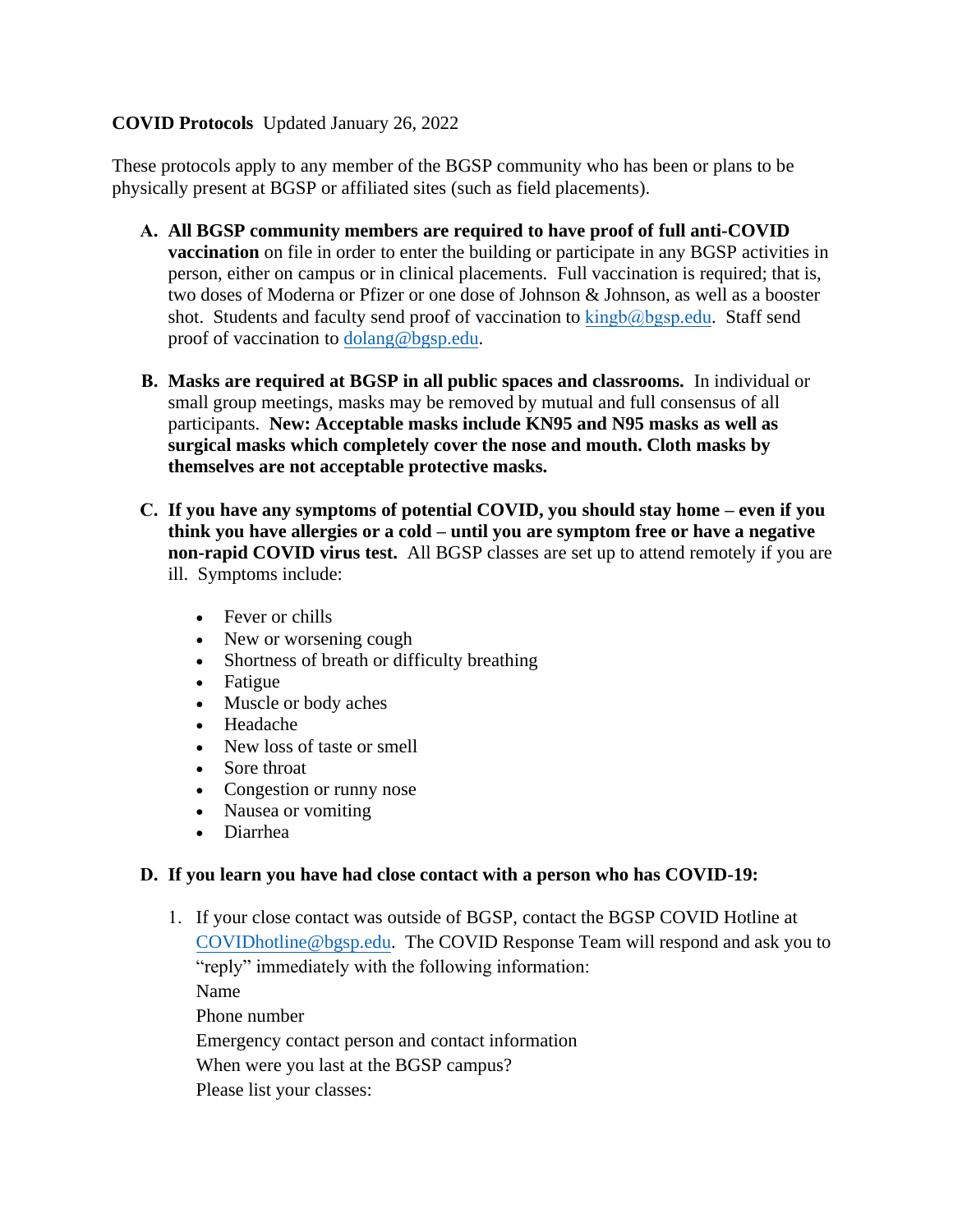Please list your other meetings:

Aside from people in those meetings, whom were you near for more than 15 minutes that day? Where else did you spend more than 15 minutes at a time? Have you been tested for COVID-19? What type of test was it (rapid or sent to a lab), when was it, and was the test negative or positive?

*All information is kept confidential within the BGSP COVID Response Team.*

2. You will also be advised of the following:

"Close contact" is defined as being within 6 feet of someone for a cumulative total of 15 minutes or more over a 24-hour period.

If you have had a close contact with someone with COVID-19, you need to QUARANTINE as described below.

- Get tested 3-5 days after the date of your exposure. (A negative test at or after 5 days is required to shorten the quarantine period, but you may also want to test sooner to learn if you are positive.)
- If 7 days after your exposure you have no symptoms, you can end quarantine on Day 7. (Day Zero is the day you were exposed.)
- You can end your quarantine on Day 6 or as soon as you receive negative test results if you get tested on or after the 5th day and are negative for the virus. (Day Zero is the day you were exposed.)

Stay away from people who are at higher-risk for getting very sick from COVID-19.

Check your temperature twice a day and watch for symptoms of COVID-19.

If you develop symptoms, get tested right away and follow the guidance for ISOLATION.

## Symptoms:

People with COVID-19 have had a wide range of symptoms reported – ranging from mild symptoms to severe illness. Symptoms may appear 2-14 days after exposure to the virus. Anyone can have mild to severe symptoms. People with these symptoms may have COVID-19:

- Fever or chills
- Cough
- Shortness of breath or difficulty breathing
- Fatigue
- Muscle or body aches
- Headache
- New loss of taste or smell
- Sore throat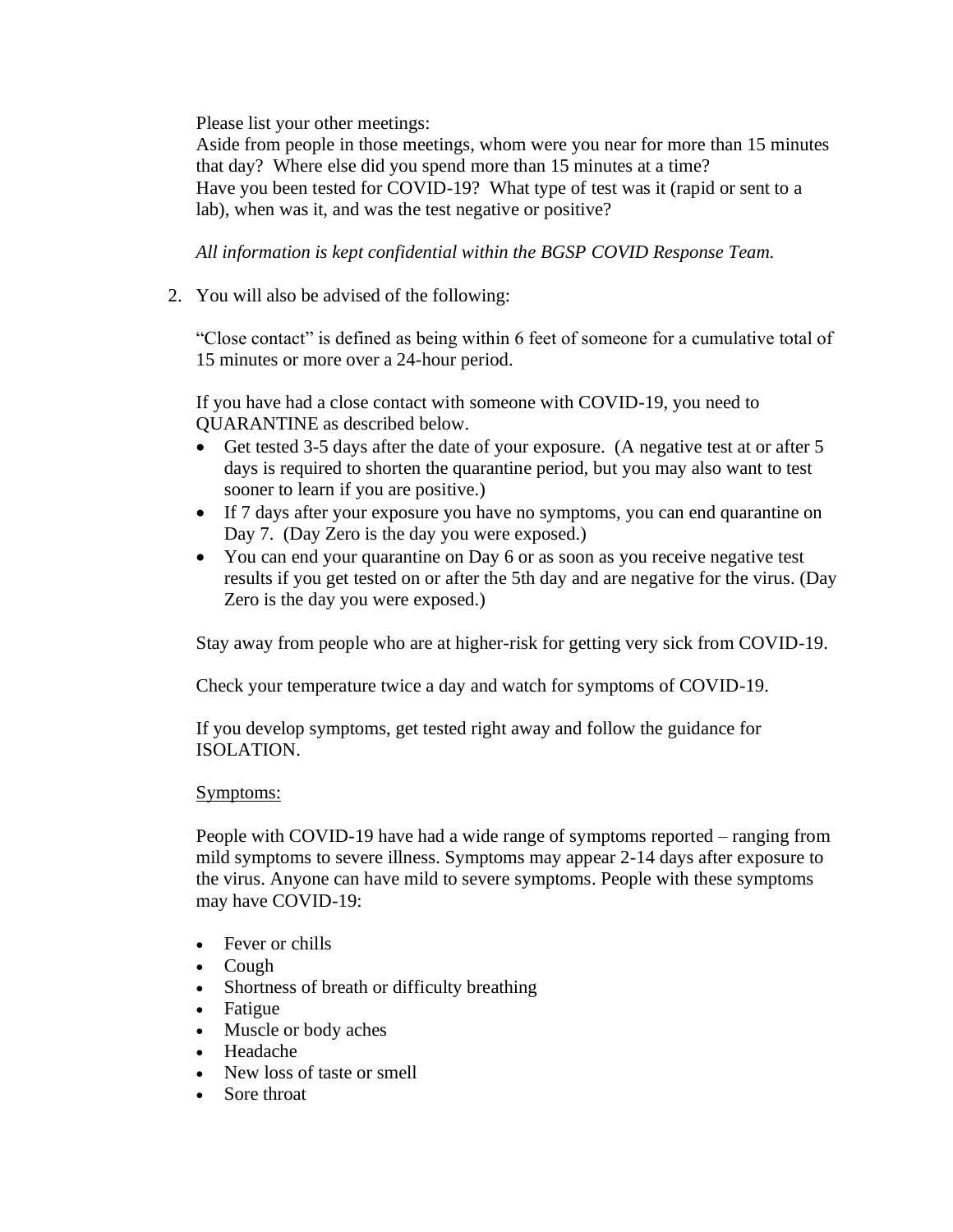- Congestion or runny nose
- Nausea or vomiting
- Diarrhea
- 3. The COVID Response Team will follow up confidentially in order to keep track of your quarantine status, so please respond to any emails from the School. The School will not take any further action unless your close contact results in a positive test (see below).

### **E. If you are sick with or have tested positive for COVID-19:**

1. Contact the BGSP emergency COVID Hotline at [COVIDhotline@bgsp.edu.](mailto:COVIDhotline@bgsp.edu) The COVID Hotline will respond and ask you to "reply" immediately with the following information:

Name Phone number Emergency contact person and contact information When were you last at the BGSP campus? Please list your classes: Please list your other meetings: Aside from people in those meetings, whom were you near for more than 15 minutes that day? Where else did you spend more than 15 minutes at a time? Have you been tested for COVID-19? When and was the test negative or positive?

*All information is kept confidential within the BGSP COVID Response Team.*

2. You will also be advised of the following:

Call your healthcare provider and get tested if you are experiencing COVID-19 symptoms (see below for symptoms).

**If you are sick and test positive for COVID-19**, you need to ISOLATE. Stay home until after:

- At least 7 days since symptoms first appeared **and**
- At least 24 hours with no fever without fever-reducing medication **and**
- Symptoms have improved

**If you tested positive for COVID-19 but do not have symptoms,** you need to ISOLATE.Stay home until after 7 days have passed since your positive test.

If you live with others, stay in a specific "sick room" or area and away from other people or animals, including pets. Use a separate bathroom, if available.

#### Symptoms: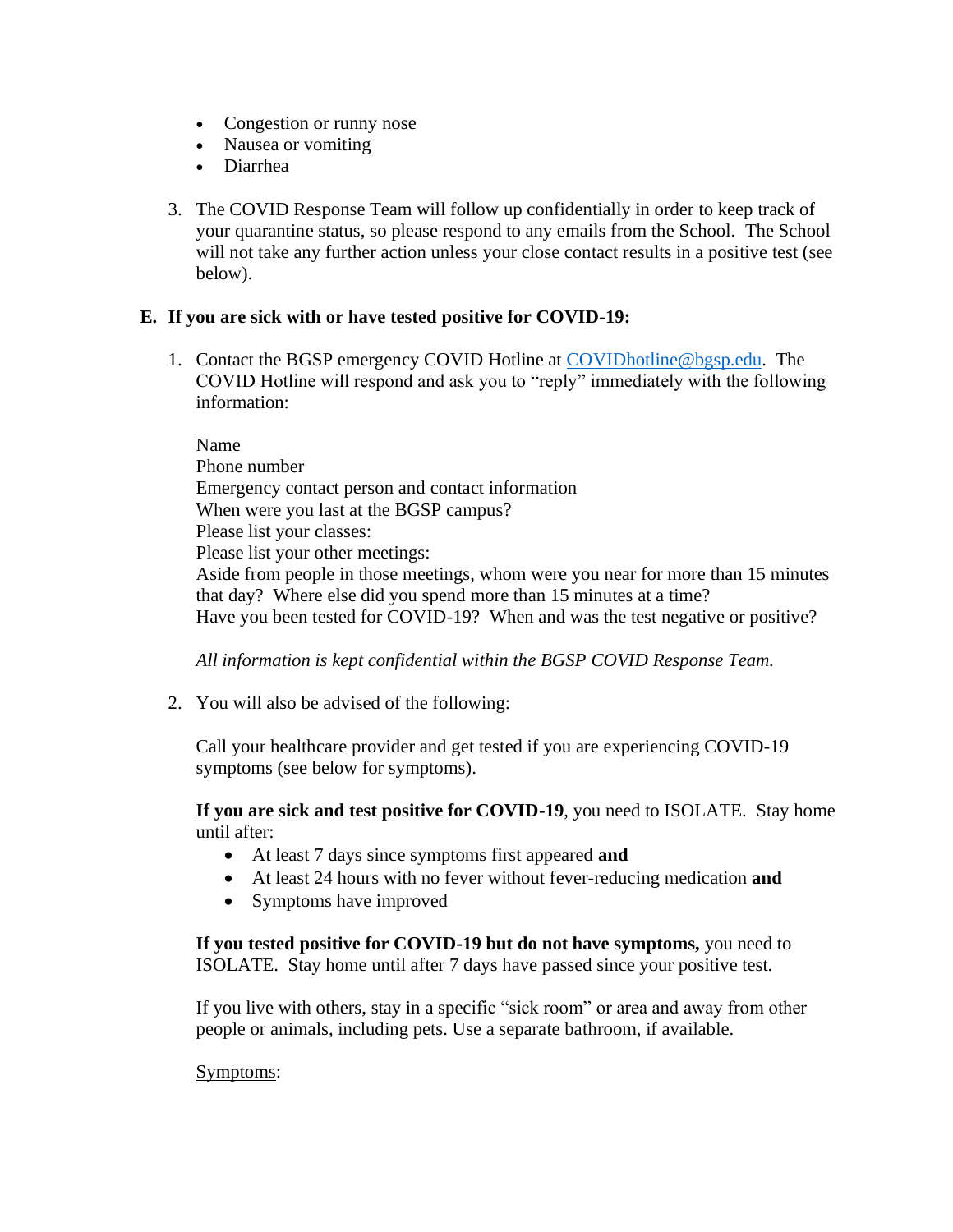People with COVID-19 have had a wide range of symptoms reported – ranging from mild symptoms to severe illness. Symptoms may appear 2-14 days after exposure to the virus. Anyone can have mild to severe symptoms. People with these symptoms may have COVID-19:

- Fever or chills
- Cough
- Shortness of breath or difficulty breathing
- Fatigue
- Muscle or body aches
- Headache
- New loss of taste or smell
- Sore throat
- Congestion or runny nose
- Nausea or vomiting
- Diarrhea

## When to Seek Emergency Medical Attention

Look for emergency warning signs<sup>\*</sup> for COVID-19. If you are having any of these signs, **seek emergency medical care immediately:**

- Trouble breathing
- Persistent pain or pressure in the chest
- New confusion
- Inability to wake or stay awake
- Pale, gray, or blue-colored skin, lips, or nail beds, depending on skin tone

**Call 911** or call ahead to your local emergency facility: Notify the operator that you are seeking care for someone who has or may have COVID-19.

\*This list is not all possible symptoms. Please call your medical provider for any other symptoms that are severe or concerning to you.

3. The COVID Response Team will follow up confidentially in order to keep track of your isolation status and clear you for in-person attendance, so be sure to respond to any emails from the School.

## **F. If BGSP learns that a member of the BGSP community has had close contact with a person outside of BGSP who has COVID-19:**

1. BGSP will require that person to follow the QUARANTINE protocols outlined above. The Registrar will send them links to all classes, if applicable. Staff will